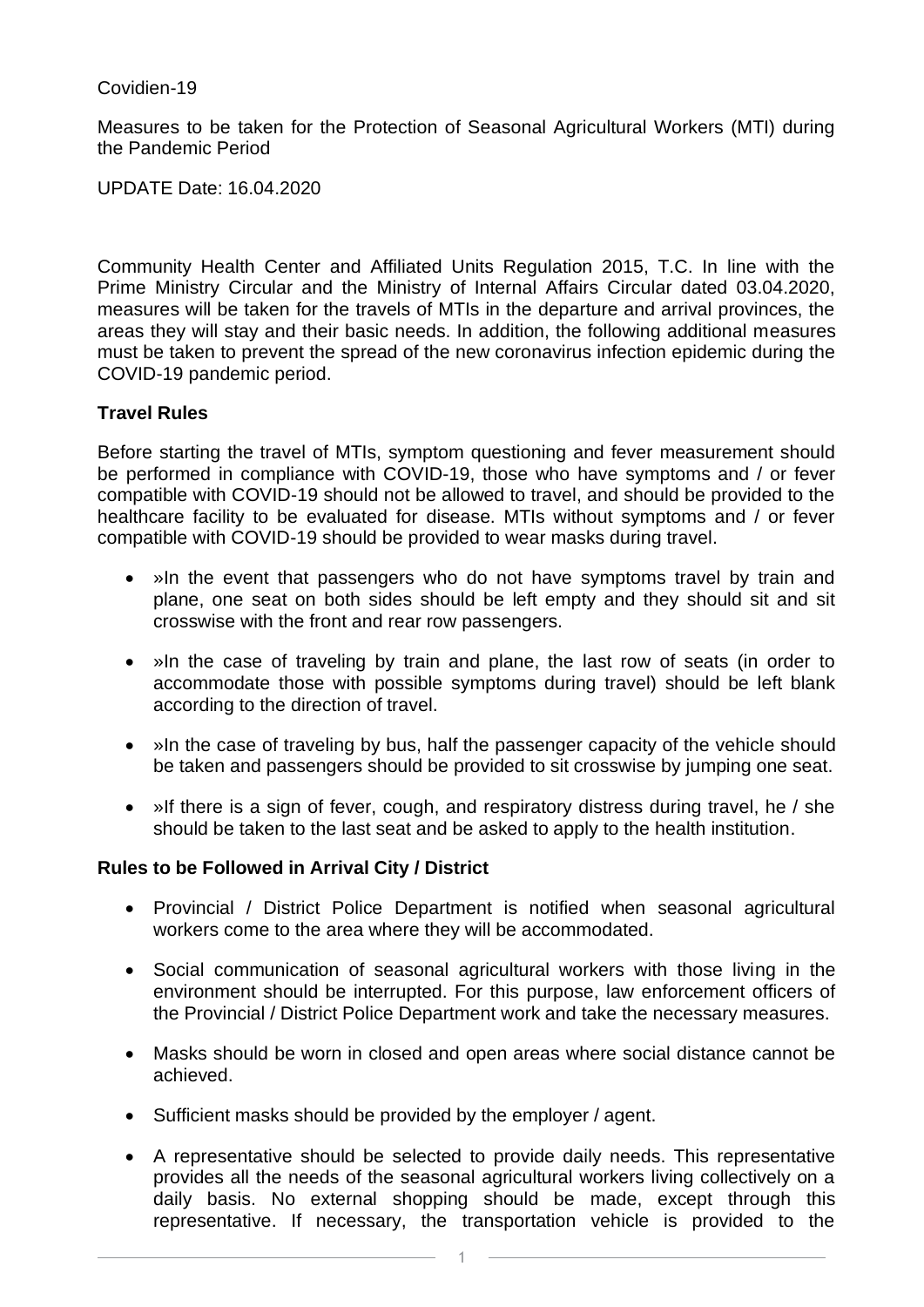determined person by the employer.

- The shopper should not have any signs and symptoms of the disease.
- The shopper must comply with the rules of personal hygiene and social distance.
- During the shopping, both the shopper and the sales person wear a mask.

## **What City / District Health Directorate Should Do**

- After the arrival of the MTIs, MITs are informed about COVID-19 and general infection prevention and control measures.
- Training on hand hygiene and hand washing should be done.
- Immunization, pregnant follow-up etc. in MTI. Care should be taken not to disrupt routine health services.
- For the early detection of the cases, fever measurements of the MTI with a 7-14 day period (using a laser thermometer) and symptom inquiries compatible with COVID-19 are provided by the Provincial / District Directorate of Health / Community Health Centers (TR Ministry of Health COVID-19 Guide Potential COVID-19 Interrogation Guideline for Outpatients)).
- Provincial / district health directorate should determine which number to call when the disease signs and symptoms appear, and give it to the MTIs. MTIs should be evaluated on-site, and considering the possible case, T.C. According to the Ministry of Health's COVID-19 Guide, patient and contact follow-up should be performed.

# **Points to Consider During Accommodation in Arrival City / District**

- Healthy accommodation conditions with appropriate infrastructure should be provided in the city / district of arrival. In case of accommodation in tents; It should be ensured that there is a distance of at least 2 meters between the tents and that the tent area is large enough to fall at least 3 square meters per person to stay in the tent.
- Considering drinking and general use together, 15-40 liters / person daily water is needed in temporary settlements.
- One of the most important basic requirements of MTİ's accommodation and working places is to provide a healthy toilet. Depending on the number of people, the number of toilet cabins should be planned to be 1 toilet for a minimum of 10 people. Toilets settlement must be at least 30-50 meters away from the area.
- At least 1 meter (3-4 steps), which is the social distance between individuals, should be provided in the accommodation and working areas.
- Appropriate hand washing and bathing facilities should be provided within the framework of standards in accommodation and working areas. Bathing places; a wash tap for at least 10 people and a shower for 50 people (number of showers in the summer is 30 people).
- In order to minimize contact with garbage, support should be provided by municipalities / special provincial administrations to collect garbage frequently